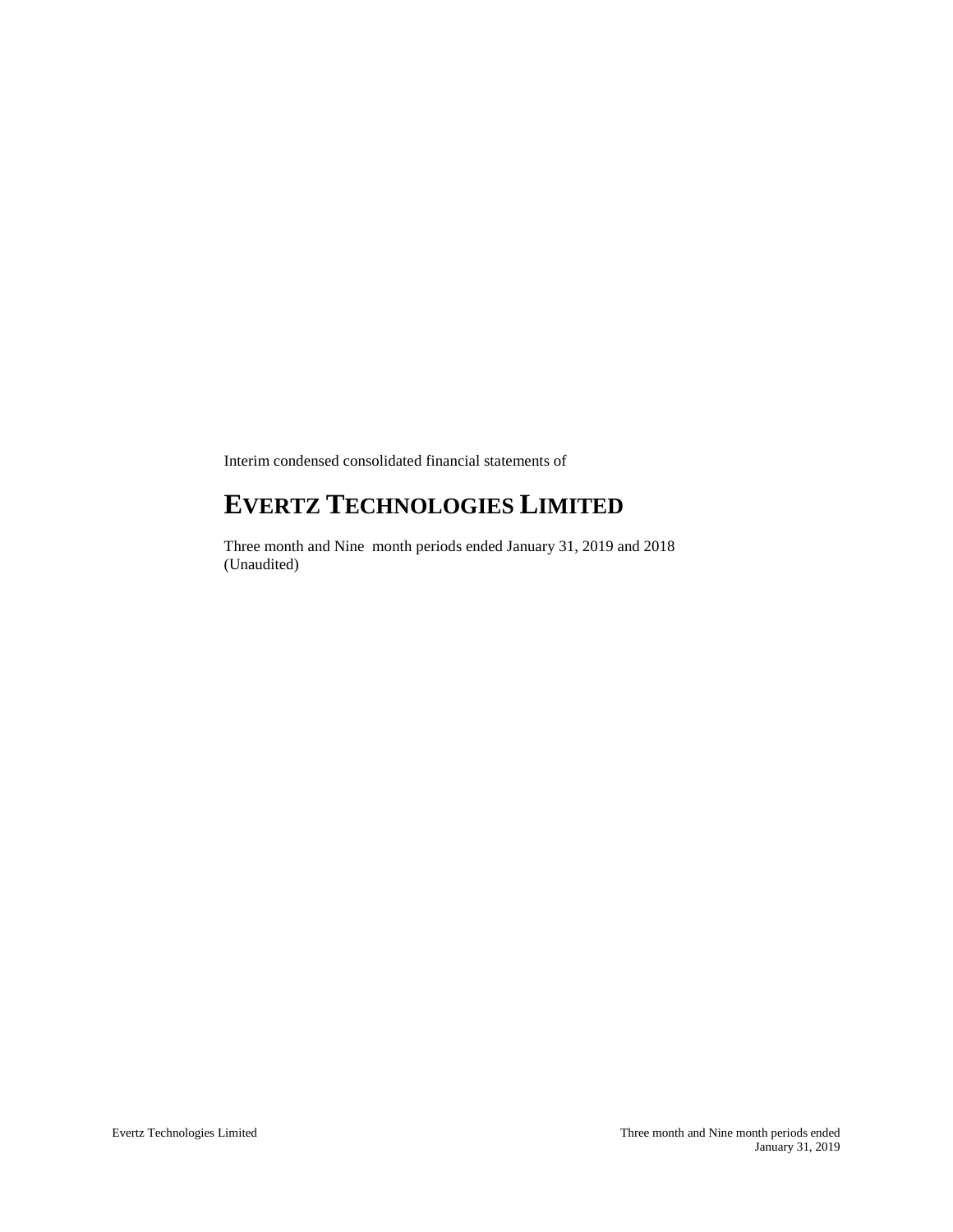# **MANAGEMENT REPORT**

The management of Evertz Technologies Limited ("Evertz" or the "Company") is responsible for the preparation of the accompanying interim condensed consolidated financial statements. The interim condensed consolidated financial statements have been prepared in accordance with International Financial Reporting Standards and are considered by management to present fairly the consolidated financial position, operating results and cash flows of the Company.

These interim condensed consolidated financial statements have not been reviewed by the auditor. These interim condensed consolidated financial statements are unaudited and include all adjustments, consisting of normal and recurring items, that management considers necessary for the fair presentation of the consolidated financial position, results of operations and cash flows.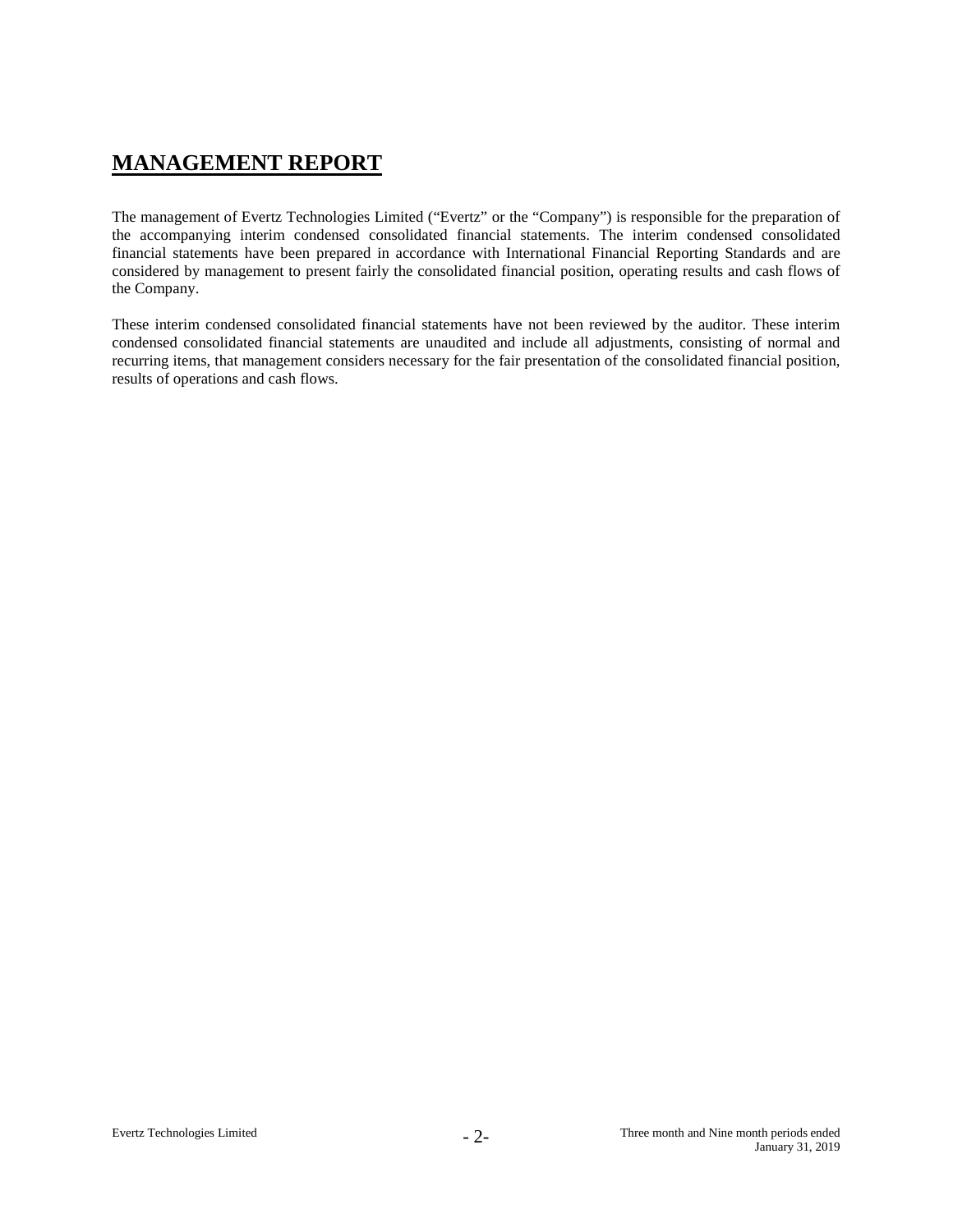Index to Financial Statements (Unaudited)

Interim condensed consolidated financial statements Three month and Nine month periods ended January 31, 2019 and 2018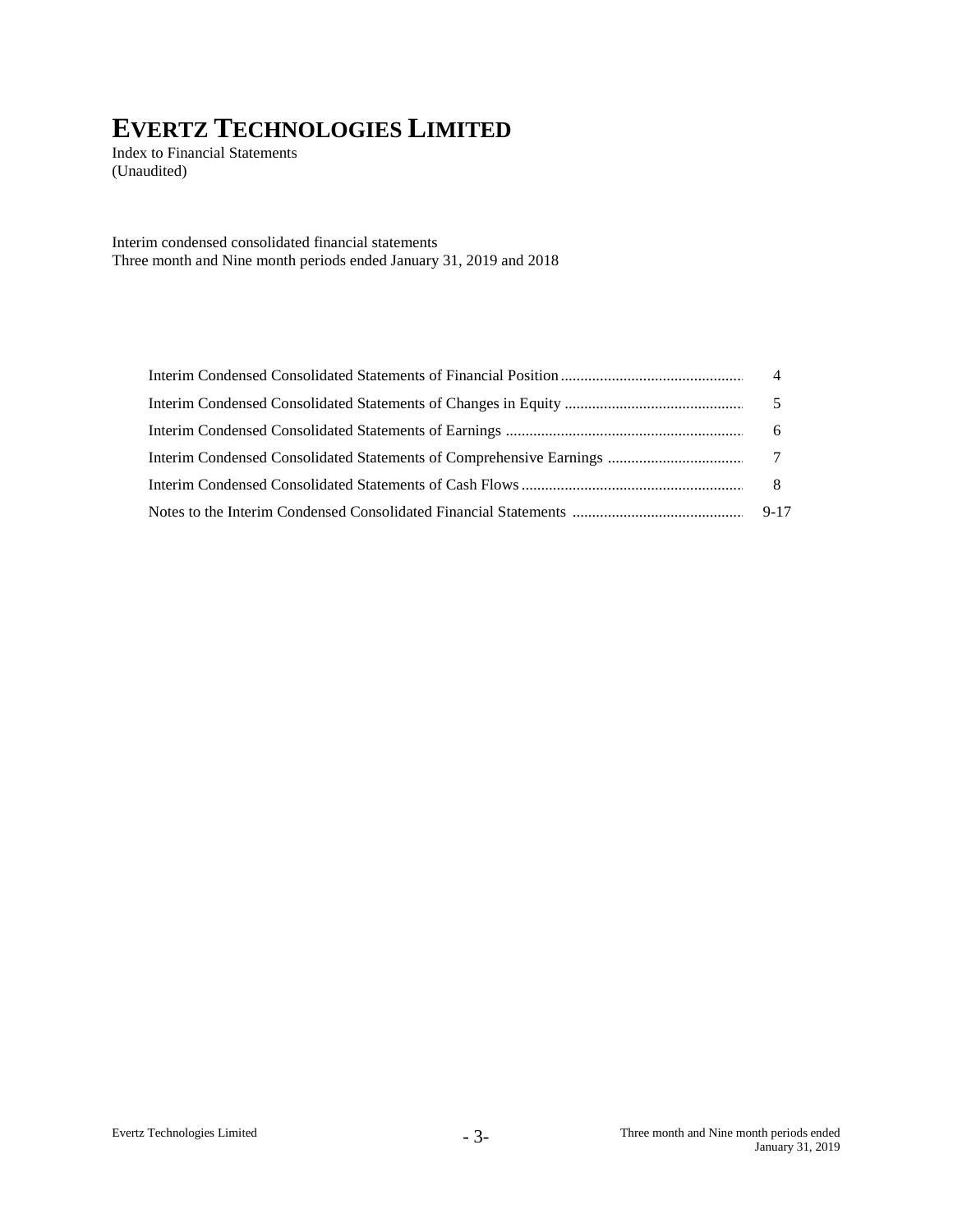Interim Condensed Consolidated Statements of Financial Position (Unaudited)

As at January 31, 2019 and April 30, 2018

(In thousands of Canadian dollars)

|                                           |      | January 31, | April 30,  |         |
|-------------------------------------------|------|-------------|------------|---------|
|                                           |      | 2019        |            | 2018    |
| <b>Assets</b>                             |      |             |            |         |
| Current assets                            |      |             |            |         |
| Cash and cash equivalents                 | \$   | 88,883      | \$         | 94,184  |
| Marketable securities (note 2)            |      | 15,283      |            |         |
| Trade and other receivables               |      | 91,348      |            | 64,241  |
| Contract assets (note 15)                 |      | 5,357       |            | 21,830  |
| Prepaid expenses                          |      | 8,092       |            | 5,506   |
| Inventories                               |      | 173,695     |            | 168,070 |
|                                           |      | 382,658     |            | 353,831 |
| Property, plant and equipment (note 3)    |      | 48,262      |            | 47,915  |
| Goodwill (note 6)                         |      | 20,162      |            | 18,168  |
| Deferred income taxes                     |      | 2,620       |            | 1,201   |
|                                           | \$   | 453,702     | \$         | 421,115 |
|                                           |      |             |            |         |
| <b>Liabilities</b>                        |      |             |            |         |
| Current liabilities                       |      |             |            |         |
| Trade and other payables                  | \$   | 55,214      | \$         | 56,377  |
| Provisions (note 4)                       |      | 4,137       |            | 3,981   |
| Deferred revenue                          |      | 42,202      |            | 28,502  |
| Current portion of long term debt         |      | 296         |            | 383     |
| Income tax payable                        |      | 2,209       |            | 74      |
|                                           |      | 104,058     |            | 89,317  |
| Long term debt                            |      | 291         |            | 515     |
|                                           |      | 104,349     |            | 89,832  |
| <b>Equity</b>                             |      |             |            |         |
| Capital stock (note 5)                    |      | 139,359     |            | 138,675 |
| Share based payment reserve               |      | 8,194       |            | 7,885   |
| Accumulated other comprehensive earnings  |      | 1,090       |            | 2,149   |
| Retained earnings                         |      | 198.495     |            | 180.518 |
|                                           |      | 199,585     |            | 182,667 |
| Total equity attributable to shareholders |      | 347,138     |            | 329,227 |
| Non-controlling interest                  |      | 2,215       |            | 2,056   |
|                                           |      | 349,353     |            | 331,283 |
|                                           | $\$$ | 453,702     | $\sqrt{5}$ | 421,115 |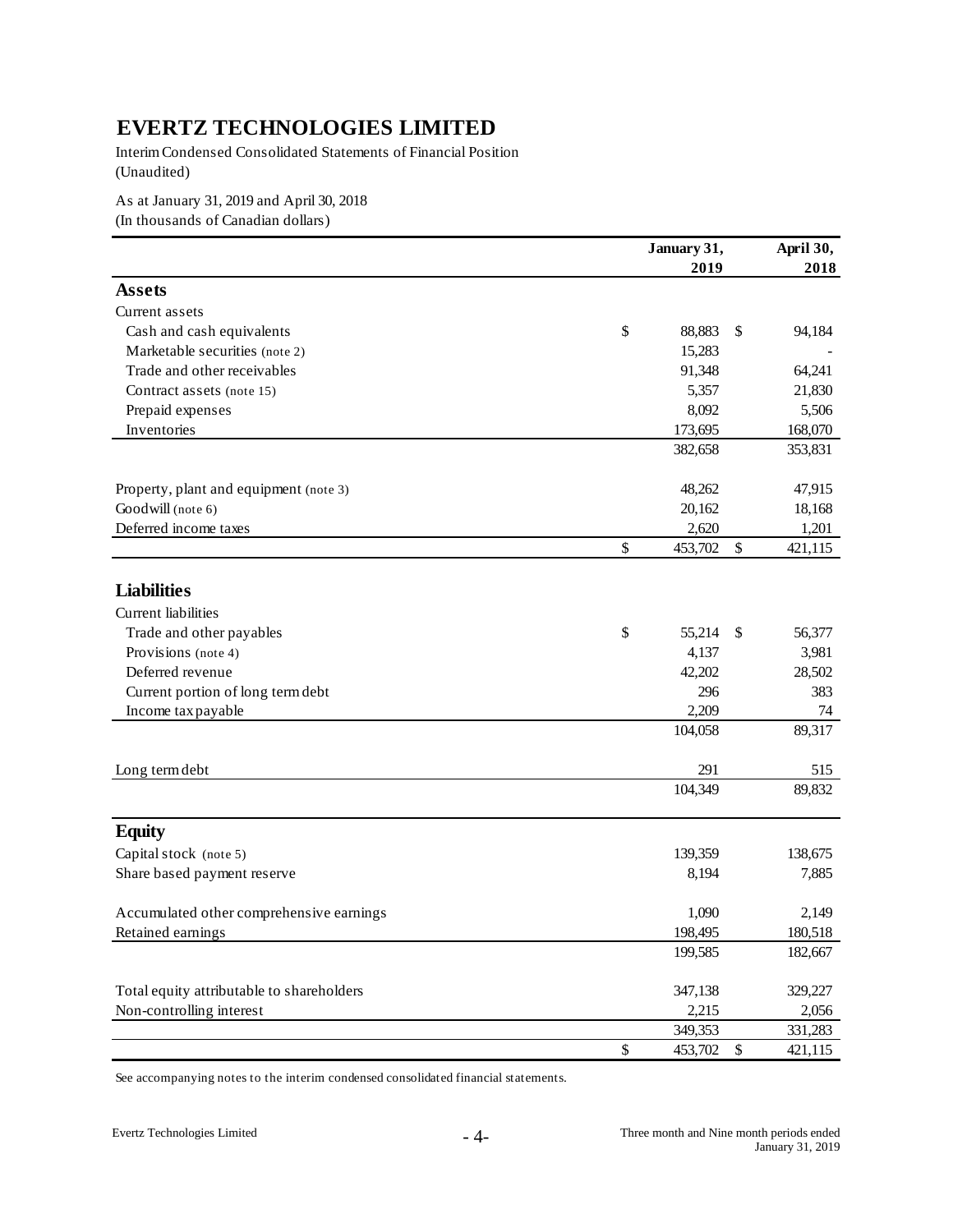Interim Condensed Consolidated Statements of Changes in Equity (Unaudited)

Nine month periods ended January 31, 2019 and 2018 (In thousands of Canadian dollars)

|                                                 |                                |                                |              | Accumulated              |                 | Total           |             |                    |           |
|-------------------------------------------------|--------------------------------|--------------------------------|--------------|--------------------------|-----------------|-----------------|-------------|--------------------|-----------|
|                                                 |                                | Share-based                    |              | other                    |                 | equity          | Non-        |                    |           |
|                                                 | Capital                        | payment                        |              | comprehensive            | Retained        | attributable to | controlling |                    | Total     |
|                                                 | stock                          | reserve                        |              | earnings                 | earnings        | shareholders    | interest    |                    | Equity    |
| Balance at April 30, 2017                       | \$124,695                      | \$<br>10,091                   | \$           | 747                      | \$182,297       | \$<br>317,830   | \$<br>3,943 |                    | \$321,773 |
|                                                 |                                |                                |              |                          |                 |                 |             |                    |           |
| Net earnings for the period                     |                                |                                |              |                          | 44,896          | 44,896          | 381         |                    | 45,277    |
| Foreign currency translation                    |                                |                                |              |                          |                 |                 |             |                    |           |
| adjustment                                      |                                |                                |              | 1.058                    |                 | 1,058           | (103)       |                    | 955       |
| Total comprehensive earnings for the period     | \$<br>$\overline{\phantom{a}}$ | \$<br>$\overline{\phantom{a}}$ | $\mathbf{s}$ | 1,058                    | \$<br>44,896 \$ | 45,954          | \$<br>278   | $\mathbf{\hat{s}}$ | 46,232    |
| Dividends declared                              |                                | $\overline{a}$                 |              | $\overline{\phantom{a}}$ | (41, 166)       | (41, 166)       | (500)       |                    | (41,666)  |
| Acquisition of non-controlling interest         |                                |                                |              |                          | 67              | 67              | (1,758)     |                    | (1,691)   |
| Share based compensation expense                |                                | 618                            |              |                          |                 | 618             |             |                    | 618       |
| Exercise of employee stock options              | 11.069                         |                                |              |                          |                 | 11,069          |             |                    | 11,069    |
| Transfer on stock option exercise               | 2.911                          | (2,911)                        |              |                          |                 |                 |             |                    |           |
| Balance at January 31, 2018                     | \$138,675                      | \$<br>7,798                    | \$           | 1.805                    | \$186,094       | \$<br>334,372   | \$<br>1,963 |                    | \$336,335 |
|                                                 |                                |                                |              |                          |                 |                 |             |                    |           |
| Balance at April 30, 2018                       | \$138,675                      | \$<br>7,885                    | \$           | 2,149                    | \$180,518       | \$<br>329,227   | \$<br>2,056 |                    | \$331,283 |
|                                                 |                                |                                |              |                          |                 |                 |             |                    |           |
| Net earnings for the period                     |                                |                                |              |                          | 59,313          | 59,313          | 564         |                    | 59,877    |
| Foreign currency translation                    |                                |                                |              |                          |                 |                 |             |                    |           |
| adjustment                                      |                                |                                |              | (1.059)                  |                 | (1,059)         | (30)        |                    | (1,089)   |
| Total comprehensive earnings for the period     | \$<br>$\blacksquare$           | \$<br>$\sim$                   | \$           | $(1.059)$ \$             | 59.313          | \$<br>58,254    | \$<br>534   | <sup>\$</sup>      | 58,788    |
| Dividends declared                              |                                | $\tilde{\phantom{a}}$          |              |                          | (41, 315)       | (41, 315)       | (375)       |                    | (41,690)  |
| Impact of change in accounting policy (note 15) |                                |                                |              |                          | (21)            | (21)            |             |                    | (21)      |
| Share based compensation expense                |                                | 406                            |              |                          |                 | 406             |             |                    | 406       |
| Exercise of employee stock options              | 587                            |                                |              |                          |                 | 587             |             |                    | 587       |
| Transfer on stock option exercise               | 97                             | (97)                           |              |                          |                 |                 |             |                    |           |
| <b>Balance at January 31, 2019</b>              | \$139,359                      | \$<br>8,194                    | \$           | 1.090                    | \$198,495       | \$<br>347,138   | \$<br>2,215 |                    | \$349.353 |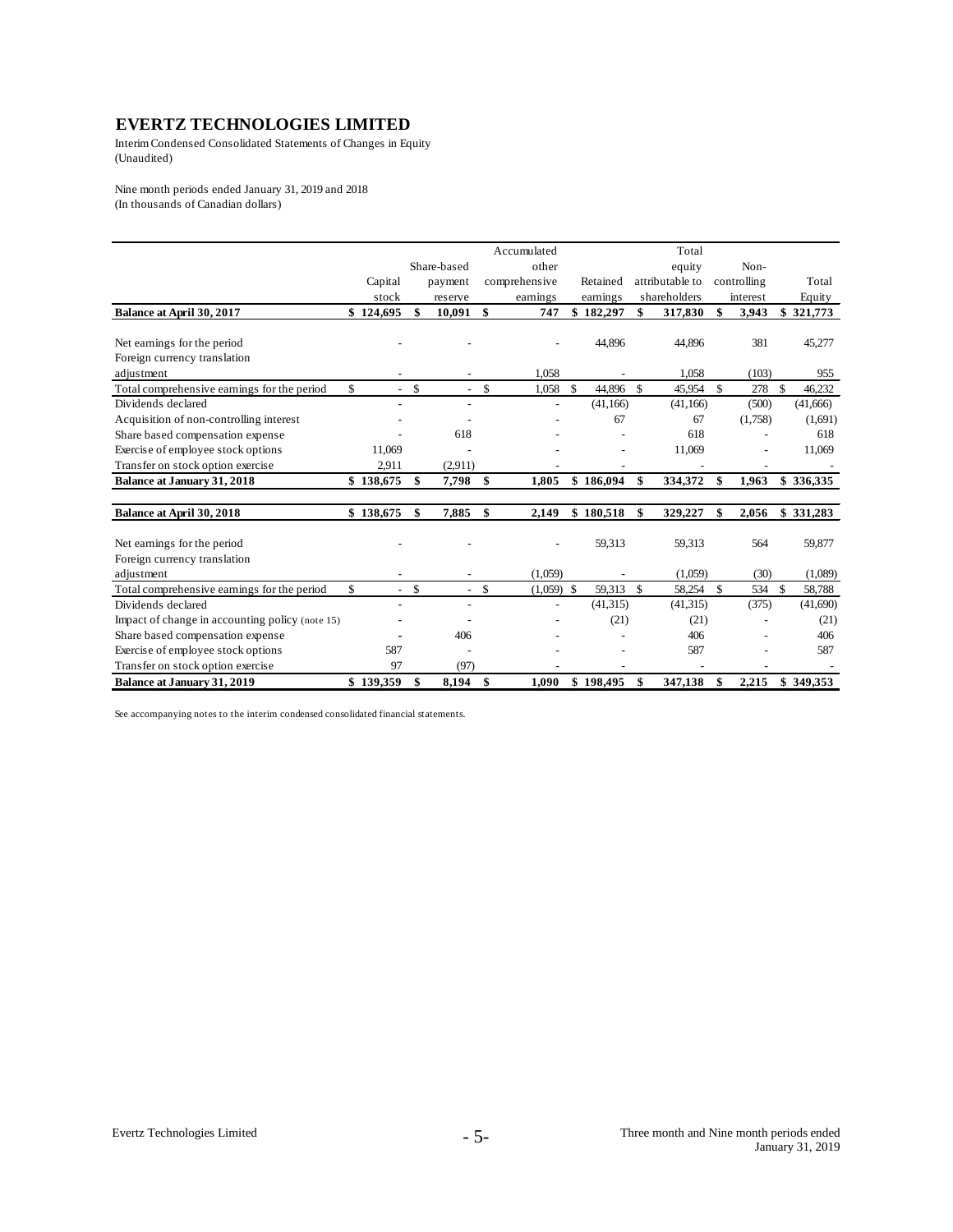Interim Condensed Consolidated Statements of Earnings (Unaudited)

Three month and nine month periods ended January 31, 2019 and 2018 (In thousands of Canadian dollars, except per share amounts)

|                                                       | Three month period ended |              |      | Nine month period ended |                           |         |  |  |
|-------------------------------------------------------|--------------------------|--------------|------|-------------------------|---------------------------|---------|--|--|
|                                                       | January 31,              |              |      | January 31,             |                           |         |  |  |
|                                                       | 2019                     | 2018         |      | 2019                    |                           | 2018    |  |  |
|                                                       |                          |              |      |                         |                           |         |  |  |
| Revenue (notes 2 and 11)                              | \$<br>120,942            | \$<br>99,574 | \$   | 336,311                 | \$                        | 309,844 |  |  |
| Cost of goods sold                                    | 53,245                   | 43,595       |      | 145,678                 |                           | 135,952 |  |  |
| Gross margin                                          | 67,697                   | 55,979       |      | 190,633                 |                           | 173,892 |  |  |
| Expenses                                              |                          |              |      |                         |                           |         |  |  |
| Selling, administrative and general (note 7)          | 19,712                   | 17,297       |      | 55,414                  |                           | 53,617  |  |  |
| Research and development                              | 21,571                   | 20,301       |      | 63,974                  |                           | 59,787  |  |  |
| Investment tax credits                                | (2, 136)                 | (2,480)      |      | (6,072)                 |                           | (7,781) |  |  |
| Foreign exchange loss (gain)                          | 382                      | 3,826        |      | (1,528)                 |                           | 9,188   |  |  |
|                                                       | 39,529                   | 38,944       |      | 111,788                 |                           | 114,811 |  |  |
|                                                       | 28,168                   | 17,035       |      | 78,845                  |                           | 59,081  |  |  |
| Finance income                                        | 295                      | 234          |      | 964                     |                           | 509     |  |  |
| Finance costs                                         | (152)                    | (154)        |      | (661)                   |                           | (359)   |  |  |
| Other income                                          | 1,081                    | 2,089        |      | 1,221                   |                           | 2,043   |  |  |
| Earnings before income taxes                          | 29,392                   | 19,204       |      | 80,369                  |                           | 61,274  |  |  |
| Provision for (recovery of) income taxes              |                          |              |      |                         |                           |         |  |  |
| Current                                               | 8,033                    | 6,555        |      | 21,527                  |                           | 18,925  |  |  |
| Deferred                                              | (576)                    | (2,007)      |      | (1,035)                 |                           | (2,928) |  |  |
|                                                       | 7,457                    | 4,548        |      | 20,492                  |                           | 15,997  |  |  |
| Net earnings for the period                           | \$<br>21,935             | \$<br>14,656 | \$   | 59,877                  | \$                        | 45,277  |  |  |
| Net earnings attributable to non-controlling interest | 241                      | 124          |      | 564                     |                           | 381     |  |  |
| Net earnings attributable to shareholders             | 21,694                   | 14,532       |      | 59,313                  |                           | 44,896  |  |  |
| Net earnings for the period                           | \$<br>21,935             | \$<br>14,656 | $\$$ | 59,877                  | $\boldsymbol{\mathsf{S}}$ | 45,277  |  |  |
| Earnings per share (note 13)                          |                          |              |      |                         |                           |         |  |  |
| Basic                                                 | \$<br>0.28               | \$<br>0.19   | \$   | 0.78                    | \$                        | 0.59    |  |  |
| Diluted                                               | \$<br>0.28               | \$<br>0.19   | \$   | 0.78                    | \$                        | 0.59    |  |  |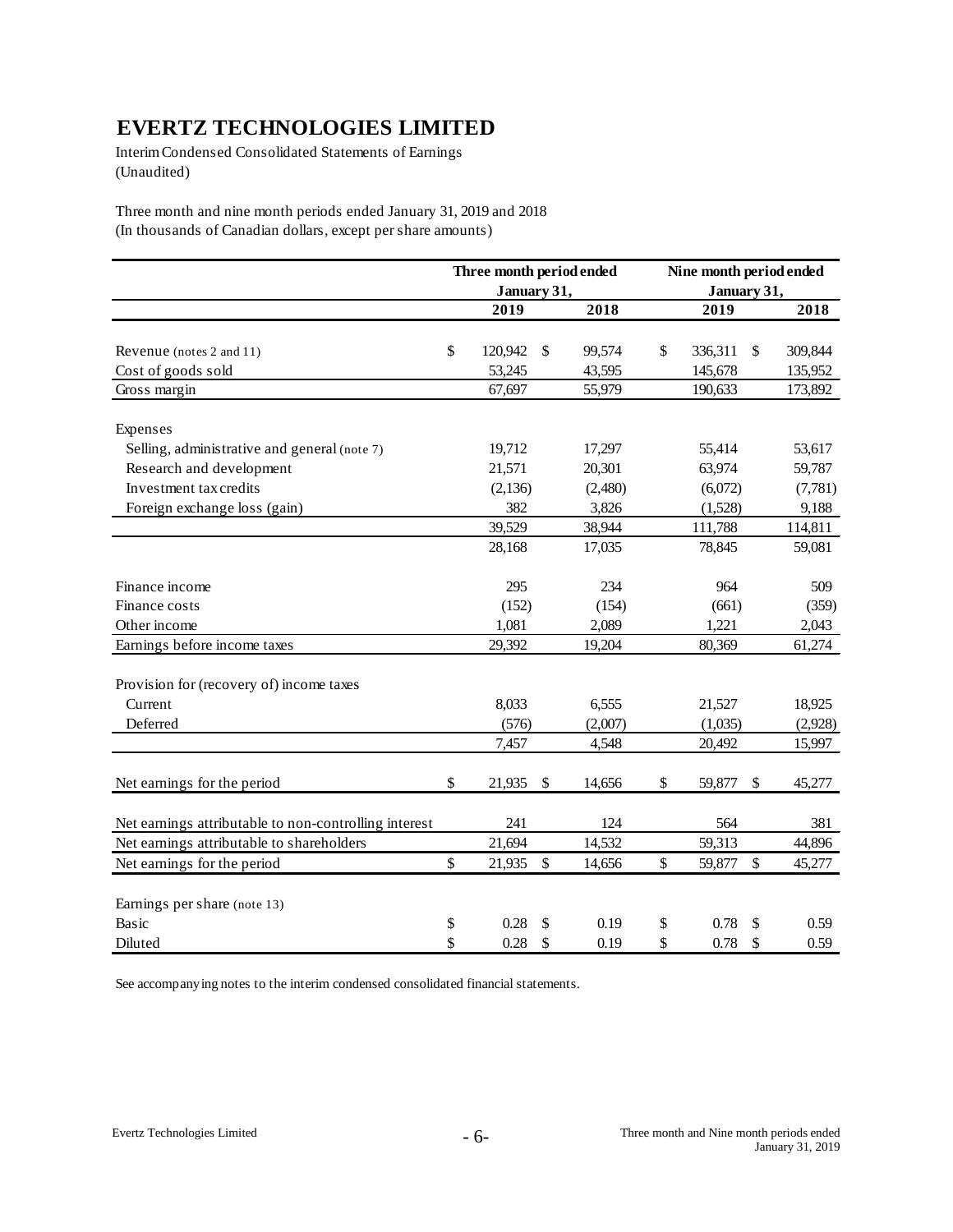Interim Condensed Consolidated Statements of Comprehensive Earnings (Unaudited)

Three month and nine month periods ended January 31, 2019 and 2018 (In thousands of Canadian dollars)

|                                                                 |    |             |     | Three month period ended | Nine month period ended |             |     |        |  |
|-----------------------------------------------------------------|----|-------------|-----|--------------------------|-------------------------|-------------|-----|--------|--|
|                                                                 |    | January 31, |     |                          |                         | January 31, |     |        |  |
|                                                                 |    | 2019        |     | 2018                     |                         | 2019        |     | 2018   |  |
| Net earnings for the period                                     | \$ | 21,935      | \$. | 14,656                   | \$                      | 59,877      | S   | 45,277 |  |
| Items that may be reclassified to net earnings:                 |    |             |     |                          |                         |             |     |        |  |
| Foreign currency translation adjustment                         |    | 212         |     | 846                      |                         | (1,089)     |     | 955    |  |
|                                                                 |    |             |     |                          |                         |             |     |        |  |
| Comprehensive earnings                                          | S  | 22,147      | S.  | 15.502                   | \$                      | 58,788      | S   | 46,232 |  |
|                                                                 |    |             |     |                          |                         |             |     |        |  |
| Comprehensive earnings attributable to non-controlling interest |    | 253         | \$. | 142                      | \$.                     | 534         | \$. | 278    |  |
| Comprehensive earnings attributable to shareholders             | \$ | 21.894      |     | 15.360                   | \$                      | 58.254      |     | 45,954 |  |
| Comprehensive earnings                                          |    | 22.147      |     | 15,502                   |                         | 58,788      |     | 46,232 |  |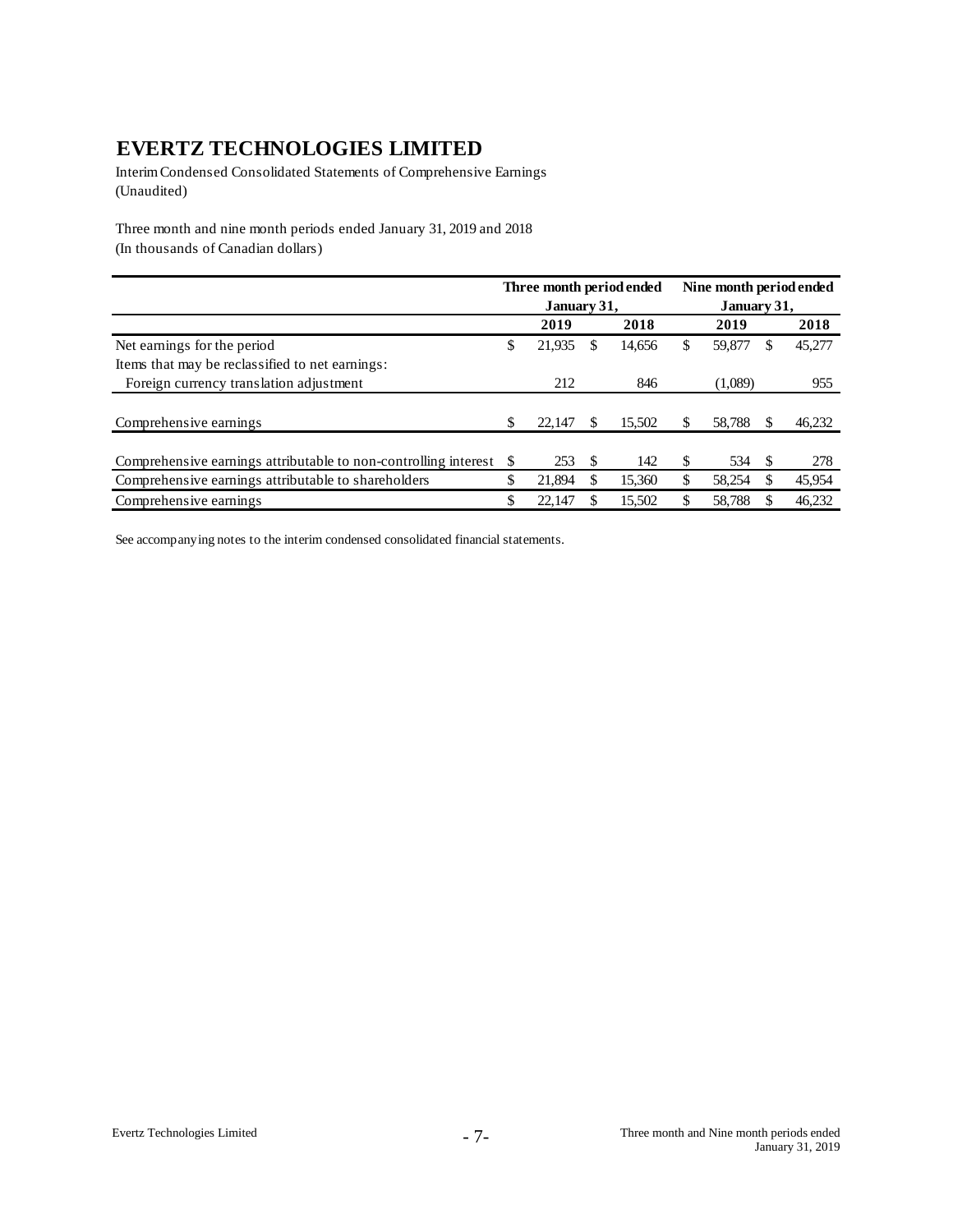Interim Condensed Consolidated Statements of Cash Flows (Unaudited)

Three month and nine month periods ended January 31, 2019 and 2018 (In thousands of Canadian dollars)

|                                                             | Three month period ended |                | Nine month period ended |               |           |
|-------------------------------------------------------------|--------------------------|----------------|-------------------------|---------------|-----------|
|                                                             | January 31,<br>2019      | 2018           | January 31,<br>2019     |               | 2018      |
|                                                             |                          |                |                         |               |           |
| Operating activities                                        |                          |                |                         |               |           |
| Net earnings for the period                                 | \$<br>21,935             | \$<br>14,656   | \$<br>59,877            | <sup>\$</sup> | 45,277    |
| Add: Items not involving cash                               |                          |                |                         |               |           |
| Depreciation of property, plant and equipment               | 2,857                    | 2,415          | 8,307                   |               | 7,953     |
| Gain on disposal of property, plant and equipment           |                          | (2,374)        | (67)                    |               | (2,378)   |
| Realized gain on marketable securities                      | (585)                    |                | (585)                   |               |           |
| Unrealized gain on marketable securities                    | (1,006)                  |                | (1,058)                 |               |           |
| Share based compensation (note 9)                           | 233                      | 220            | 406                     |               | 618       |
| Interest expense                                            | 23                       | $\overline{4}$ | 37                      |               | 20        |
| Deferred income tax recovery                                | (576)                    | (2,007)        | (1,035)                 |               | (2,928)   |
|                                                             | 22,881                   | 12,914         | 65,882                  |               | 48,562    |
| Current tax expenses, net of investment tax credits         | 5,779                    | 4,075          | 15,455                  |               | 11,144    |
| Income taxes paid                                           | (4,991)                  | (4,262)        | (12,966)                |               | (14,097)  |
| Changes in non-cash working capital items (note 8)          | 24,469                   | 37,941         | (3,580)                 |               | 34,496    |
| Cash (used in) provided by operating activities             | 48,138                   | 50,668         | 64,791                  |               | 80,105    |
|                                                             |                          |                |                         |               |           |
| Investing activities                                        |                          |                |                         |               |           |
| Acquisition of property, plant and equipment                | (2,917)                  | (3,555)        | (8,271)                 |               | (9, 148)  |
| Proceeds from disposal of property, plant and equipment     | $\overline{c}$           | 6,140          | 130                     |               | 6,173     |
| Business acquisition (note 14)                              | (6,635)                  |                | (6,635)                 |               |           |
| Acquisition of marketable securities                        | (4,000)                  |                | (17,708)                |               |           |
| Proceeds from sale of marketable securities                 | 4,068                    |                | 4,068                   |               |           |
| Acquisition of non-controlling interest                     |                          | $\blacksquare$ |                         |               | (1,691)   |
| Cash (used in) provided by investing activities             | (9,482)                  | 2,585          | (28, 416)               |               | (4,666)   |
| Financing activities                                        |                          |                |                         |               |           |
| Repayment of long term debt                                 | (104)                    | (37)           | (287)                   |               | (151)     |
| Interest paid                                               | (23)                     | (4)            | (37)                    |               | (20)      |
| Dividends paid                                              | (13,774)                 | (13,765)       | (41, 315)               |               | (41, 166) |
| Dividends paid by subsidiaries to non-controlling interests |                          |                | (375)                   |               | (500)     |
| Capital stock issued                                        |                          | 4,906          | 587                     |               | 11,069    |
| Cash used in financing activities                           | (13,901)                 | (8,900)        | (41, 427)               |               | (30,768)  |
|                                                             |                          |                |                         |               |           |
| Effect of exchange rates on cash and cash equivalents       | (1,061)                  | (151)          | (249)                   |               | (721)     |
| Increase (decrease) in cash and cash equivalents            | 23,694                   | 44,202         | (5,301)                 |               | 43,950    |
| Cash and cash equivalents beginning of period               | 65,189                   | 54,022         | 94,184                  |               | 54,274    |
| Cash and cash equivalents end of period                     | \$<br>88,883             | \$<br>98,224   | \$<br>88,883            | \$            | 98,224    |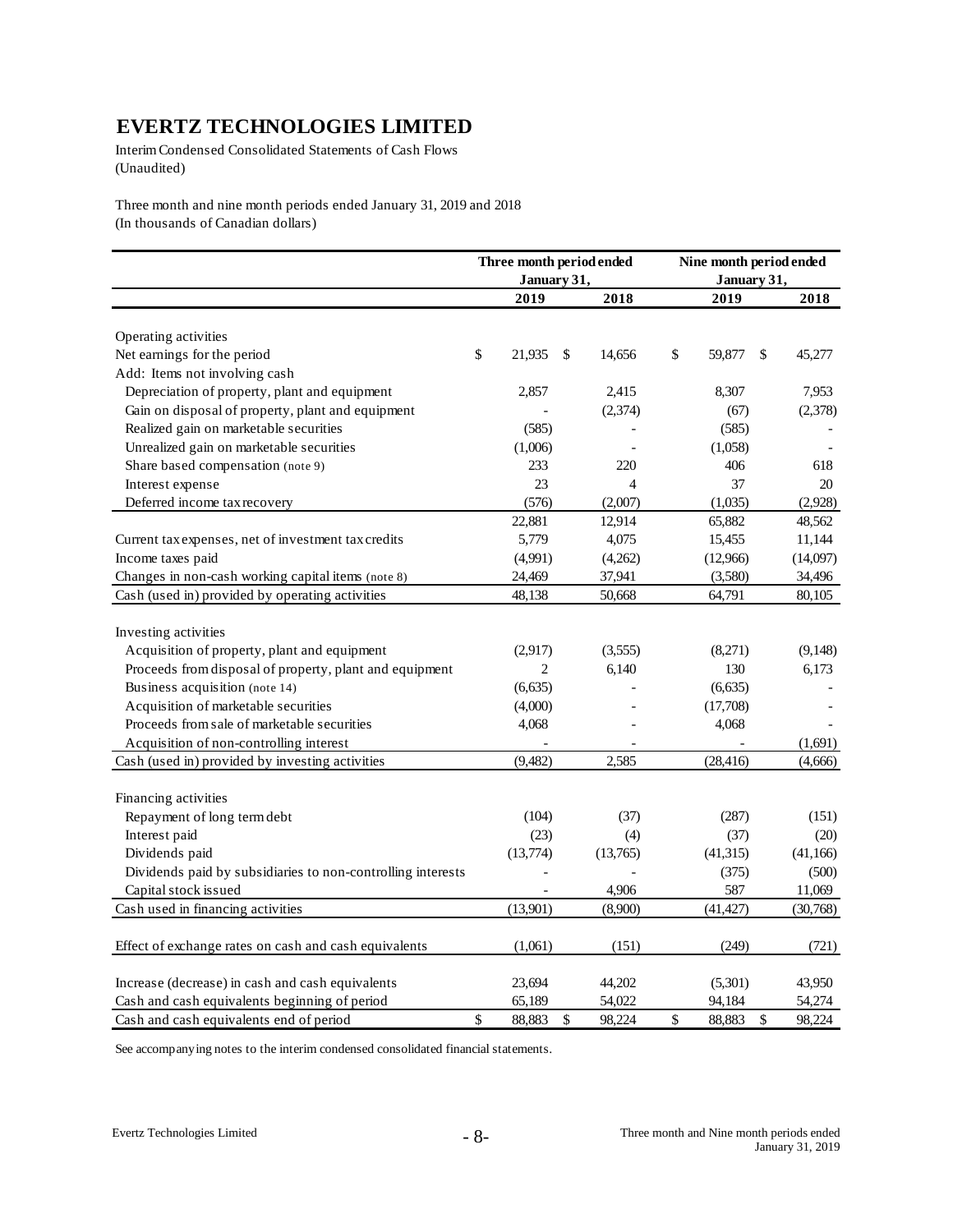#### **NOTES TO THE INTERIM CONDENSED CONSOLIDATED FINANCIAL STATEMENTS**

#### Three month and Nine month periods ended January 31, 2019 and 2018

(in thousands of Canadian dollars, except for "number of common shares", "number of options" and "per share" information)

Evertz Technologies Limited ("Evertz" or the "Company") is incorporated under the *Canada Business Corporations Act*. The Company is incorporated and domiciled in Canada and the registered head office is located at 5292 John Lucas Drive, Burlington, Ontario, Canada. The Company is a leading supplier of software, equipment and technology solutions to content creators, broadcasters, specialty channels and television service providers. The Company designs, manufactures and distributes video and audio infrastructure solutions for the production, post– production, broadcast and telecommunications markets.

### **1. STATEMENT OF COMPLIANCE**

These interim condensed consolidated financial statements have been prepared in accordance with International Financial Reporting Standards ("IFRS") as issued by the International Accounting Standards Board ("IASB") and under International Accounting Standard ("IAS") 34 "Interim Financial Reporting" using the same accounting policies as described in the Company's consolidated financial statements for the year ended April 30, 2018, except for new accounting policies that were adopted on May 1, 2018 as described in Note 2.

These interim condensed consolidated financial statements do not include all information and note disclosures required by IFRS for annual financial statements, and therefore; should be read in conjunction with the April 30, 2018 annual consolidated financial statements.

These interim condensed consolidated financial statements were authorized for issue by the Board of Directors on March 1, 2019.

# **2. SIGNIFICANT ACCOUNTING POLICIES**

# **Changes in Accounting Policies**

#### *Financial Instruments*

IFRS 9, *Financial instruments* ("IFRS 9") was issued by the IASB in July 2014 and replaced IAS 39, *Financial Instruments: Recognition and Measurement* ("IAS 39"). IFRS 9 includes a logical model for classification and measurement of financial assets; a single, forward looking "expected credit loss" impairment model and a substantially reformed approach to hedge accounting to better link the economics of risk management with its accounting treatment. The Company adopted IFRS 9 on May 1, 2018. See Note 15 for the new policy and further details.

During the nine month period ended January 31, 2019, marketable securities were acquired. The available for sale financial assets are initially measured at cost, plus any transaction costs attributable to their acquisition. After initial recognition, marketable securities are measured at their fair value with changes being recorded through profit or loss. Fair value is obtained through quoted prices in active markets for identical assets.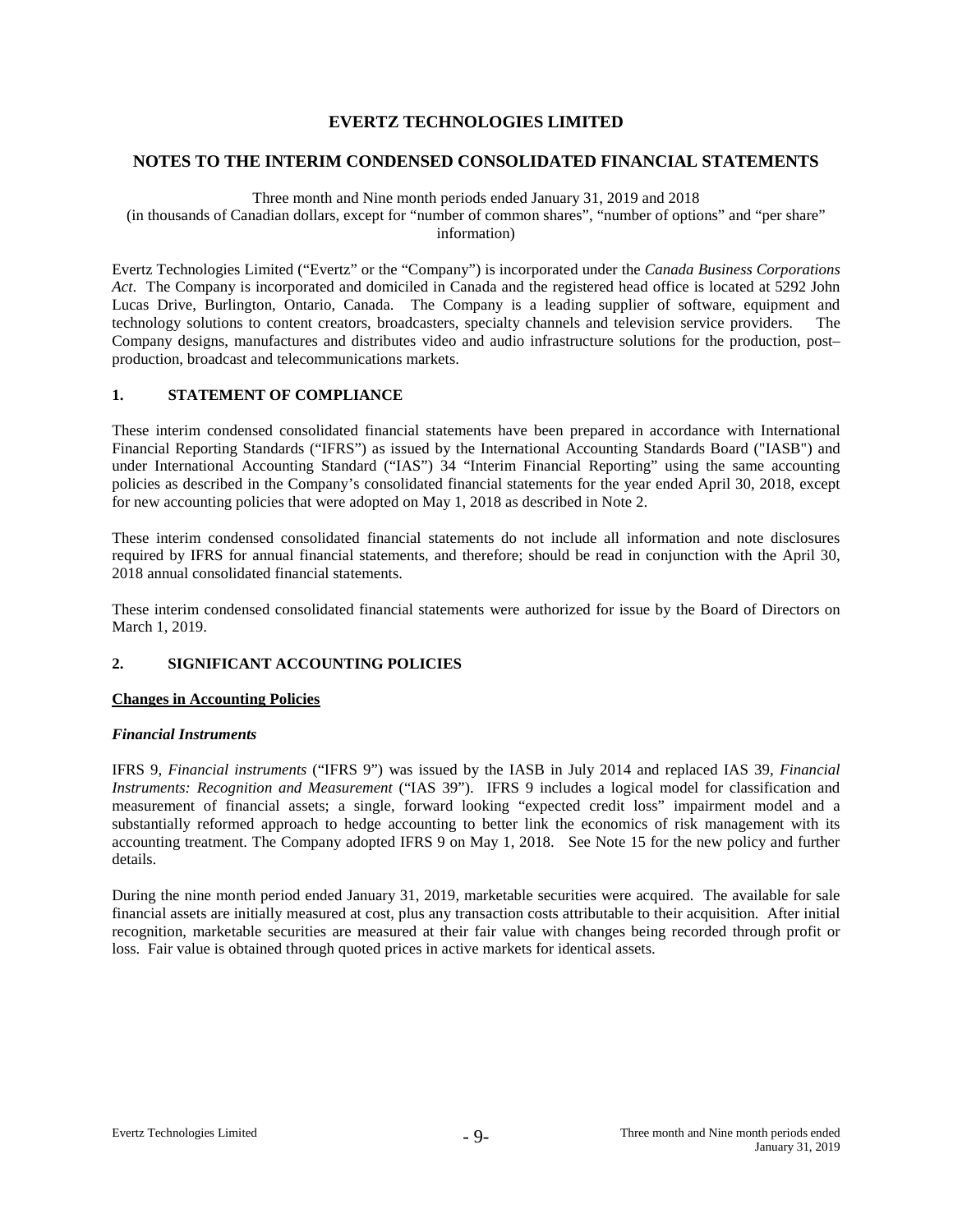*Note #2 continued …*

#### *Revenue*

IFRS 15, *Revenue from contracts with customers* ("IFRS 15") was issued by the IASB in May 2014 to replace IAS 11, *Construction Contracts* and IAS 18, *Revenue* and other interpretive guidance associated with revenue recognition. IFRS 15 provides a single, principles-based five-step model to be applied to all contracts with customers to determine how and when to recognize revenue. The Company has adopted IFRS 15 with an initial adoption date of May 1, 2018. The Company utilized the modified retrospective approach to adopt the new standard and therefore, the comparative information has not been restated and continues to be reported under IAS 18 and IAS 11. See note 15 for the new policy and further details.

#### **New and Revised IFRSs Issued but Not Yet Effective**

#### **Leases**

IFRS 16, *Leases* ("IFRS 16") was issued by the IASB in January 2016 and will replace IAS 17, *Leases.* IFRS 16 introduces a single accounting model for lessees to bring leases on-balance sheet while lessor accounting remains largely unchanged. IFRS 16 is effective for annual periods beginning on or after January 1, 2019. The total amount of future lease commitments as at January 31, 2019 is \$39,996. The Company has not yet determined the final impact of the adoption of the following standards and will disclose the estimated financial effects of the adoption of IFRS 16 in its 2019 annual consolidated financial statements.

# **3. PROPERTY, PLANT AND EQUIPMENT**

|                                    |               |        | <b>January 31, 2019</b> |               |             | April 30, 2018      |              |
|------------------------------------|---------------|--------|-------------------------|---------------|-------------|---------------------|--------------|
|                                    |               |        | Accumulated             | Carrying      |             | <b>Accumulated</b>  | Carrying     |
|                                    |               | Cost   | <b>Depreciation</b>     | <b>Amount</b> | Cost        | <b>Depreciation</b> | Amount       |
| Office furniture and equipment     | D             | 4,156  | \$<br>2.471             | \$<br>1,685   | \$<br>3,881 | \$<br>2,262         | \$<br>1,619  |
| Research and development equipment |               | 33,356 | 21,061                  | 12,295        | 36,756      | 23,529              | 13,227       |
| Airplanes                          |               | 11,134 | 7,865                   | 3,269         | 10,806      | 7.514               | 3,292        |
| Machinery and equipment            |               | 62,940 | 46,970                  | 15,970        | 61,880      | 46,654              | 15,226       |
| Leaseholds                         |               | 8.735  | 4.929                   | 3,806         | 8.620       | 4,486               | 4,134        |
| Land                               |               | 2.379  |                         | 2,379         | 2.430       |                     | 2.430        |
| <b>Buildings</b>                   |               | 11,525 | 2.667                   | 8,858         | 10,603      | 2,616               | 7,987        |
|                                    | \$<br>134,225 |        | 85,963                  | 48,262        | 134,976     | \$<br>87.061        | \$<br>47,915 |

# **4. PROVISIONS**

|                                |         | Warranty and Lease/Retirement |       |
|--------------------------------|---------|-------------------------------|-------|
|                                | Returns | <b>Obligations</b>            | Total |
| Balance as at April 30, 2018   | 3.544   | 437                           | 3,981 |
| Net additions                  | 25      | 80                            | 105   |
| Foreign exchange differences   | 60      | `Q`                           |       |
| Balance as at January 31, 2019 | 3.629   | 508                           | 4,137 |

#### *Warranty and Returns*

The provision relates to estimated future costs associated with warranty repairs and returns on hardware solutions. The provision is based on historical data associated with similar products. The warranty and returns are expected to be incurred within the next twelve months.

#### *Lease/Retirement Obligations*

The provision relates to estimated restoration costs expected to be incurred upon the conclusion of Company leases.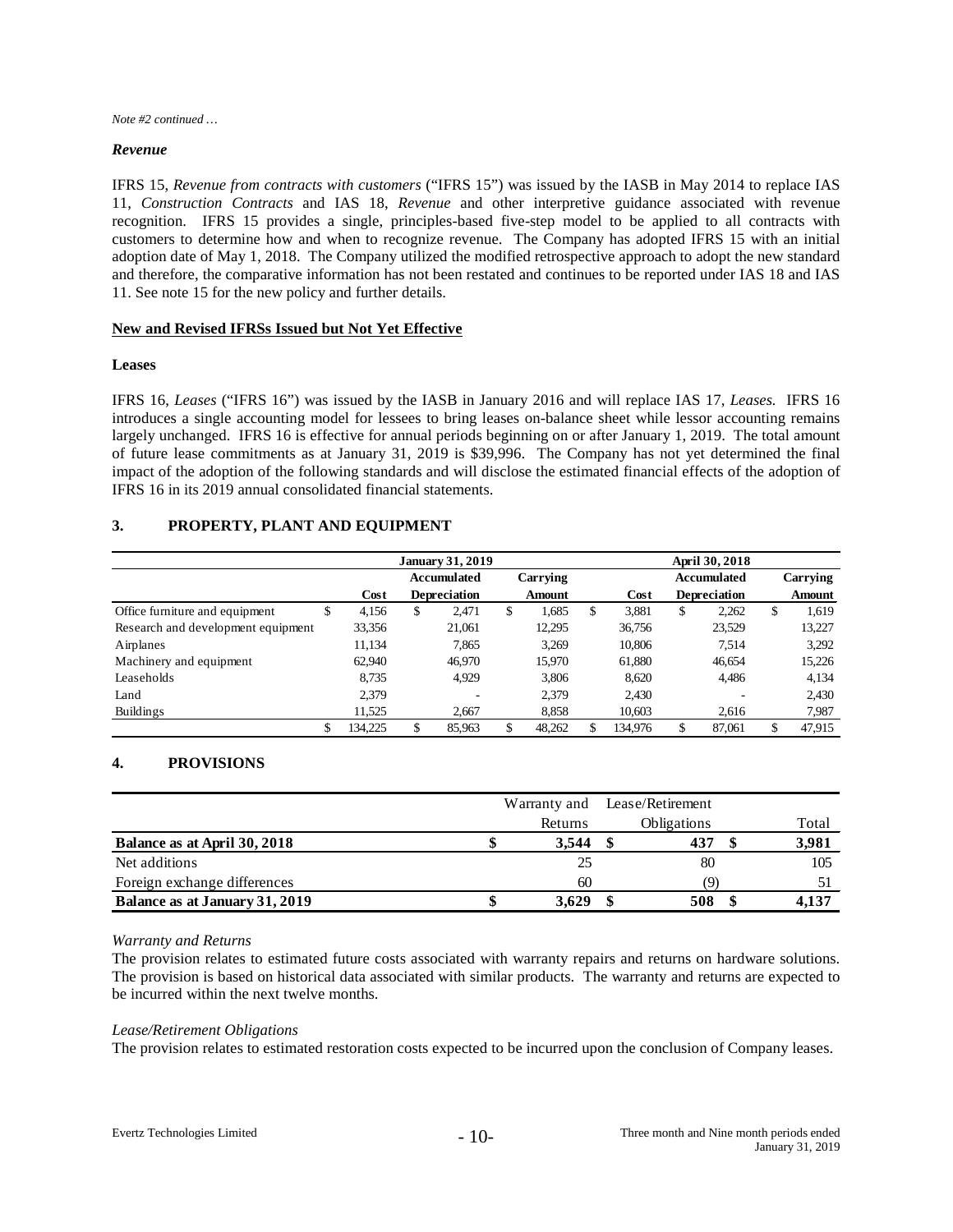# **5. CAPITAL STOCK**

Authorized capital stock consists of: Unlimited number of preferred shares Unlimited number of common shares

|                                      | Number of            | Amount  |
|--------------------------------------|----------------------|---------|
|                                      | <b>Common Shares</b> |         |
| Balance as at April 30, 2018         | 76,481,746           | 138,675 |
| Issued on exercise of stock options  | 38,000               | 587     |
| Transferred on stock option exercise | -                    | 97      |
| Balance as at January 31, 2019       | 76,519,746           | 139,359 |

#### *Dividends Per Share*

During the quarter, \$0.18 in dividends per share was declared (2018 - \$0.18).

# **6. GOODWILL**

The changes in carrying amounts of goodwill are as follows:

|                                | Cost   |
|--------------------------------|--------|
| Balance as at April 30, 2018   | 18,168 |
| Business acquisition (note 14) | 2.027  |
| Foreign exchange differences   | (33)   |
| Balance as at January 31, 2019 | 20.162 |

# **7. SELLING, ADMINISTRATIVE AND GENERAL EXPENSES**

|                                               |    | Three month period ended |   |        | Nine month period ended |        |   |        |  |  |
|-----------------------------------------------|----|--------------------------|---|--------|-------------------------|--------|---|--------|--|--|
|                                               |    | January 31,              |   |        | January 31,             |        |   |        |  |  |
|                                               |    | 2019                     |   | 2018   |                         | 2019   |   | 2018   |  |  |
| Selling and administrative                    | \$ | 17,570                   | S | 15,846 | \$                      | 49.864 | S | 47,699 |  |  |
| Share based compensation (note 9)             |    | 1.245                    |   | 748    |                         | 3.152  |   | 3,374  |  |  |
| Depreciation of property, plant and equipment |    |                          |   |        |                         |        |   |        |  |  |
| (non-production)                              |    | 897                      |   | 703    |                         | 2.398  |   | 2,544  |  |  |
|                                               | S  | 19.712                   |   | 17.297 | \$                      | 55.414 |   | 53,617 |  |  |

# **8. STATEMENT OF CASH FLOWS**

#### **Changes in non**–**cash working capital items**

|                             | Three month period ended |              | Nine month period ended |               |         |  |  |
|-----------------------------|--------------------------|--------------|-------------------------|---------------|---------|--|--|
|                             | January 31,              |              |                         | January 31,   |         |  |  |
|                             | 2019                     | 2018         |                         | 2019          | 2018    |  |  |
| Trade and other receivables | \$<br>7,567              | \$<br>22,157 | \$                      | $(26,122)$ \$ | 23,166  |  |  |
| Contract assets             | 6,118                    | 4,280        |                         | 16,473        | 3,578   |  |  |
| Prepaid expenses            | (987)                    | (909)        |                         | (2,479)       | (3,351) |  |  |
| Inventories                 | 1,106                    | 2,014        |                         | (2,918)       | 5,162   |  |  |
| Trade and other payables    | 2,833                    | 8,395        |                         | (2,474)       | 1,713   |  |  |
| Deferred revenue            | 7,622                    | 1,968        |                         | 13,784        | 4,046   |  |  |
| Provisions                  | 210                      | 36           |                         | 156           | 182     |  |  |
|                             | 24,469                   | 37.941       |                         | (3,580)       | 34,496  |  |  |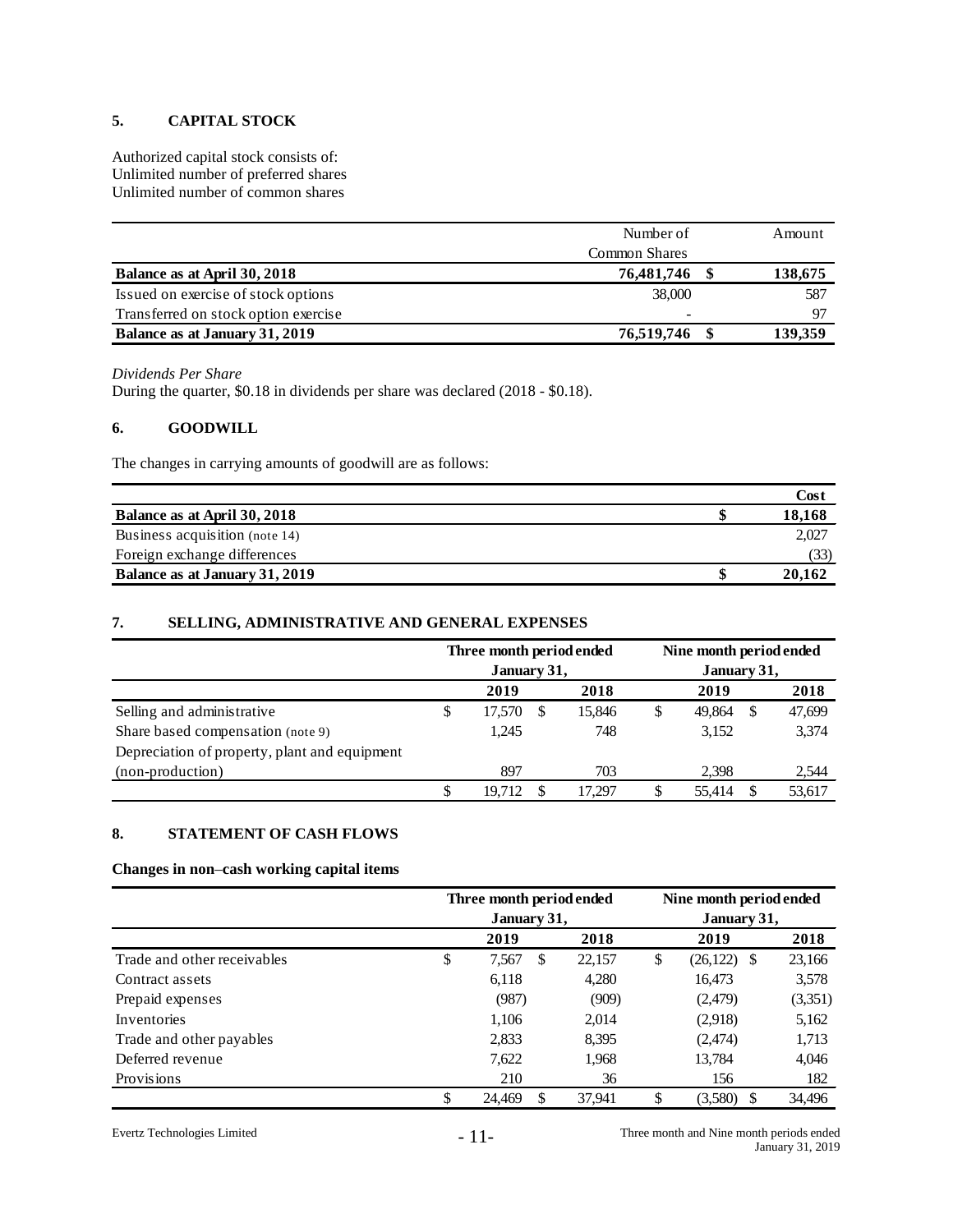# **9. SHARE BASED PAYMENTS**

### *Stock Option Plan*

The Company established, in June 2006, a stock option plan to attract, retain, motivate and compensate employees, officers and eligible directors who are integral to the growth and success of the Company. A number of shares equal to 10% of the Company's outstanding common shares are to be reserved for issuance under the stock option plan.

The Board of Directors administers the stock option plan and will determine the terms of any options granted. The exercise price of an option is to be set by the Board of Directors at the time of grant but shall not be lower than the market price as defined in the option plan at the time of grant. The term of the option cannot exceed 10 years. Stock options currently granted normally fully vest and expire by the end of the fifth year.

The changes in the number of outstanding share options are as follows:

|                                | Number of |   | Weighted              |
|--------------------------------|-----------|---|-----------------------|
|                                | Options   |   | Average               |
|                                |           |   | <b>Exercise Price</b> |
| Balance as at April 30, 2018   | 2,241,000 |   | 16.78                 |
| Granted                        | 557,500   |   | 15.74                 |
| Exercised                      | (38,000)  |   | 15.45                 |
| Forfeited                      | (103,000) |   | 16.83                 |
| Balance as at January 31, 2019 | 2,657,500 | J | 16.58                 |

Stock options outstanding as at January 31, 2019 are:

| <b>Exercise Price</b> |    | <b>Weighted Average</b> | Number of   | <b>Weighted Average</b> | Number of                |    | <b>Weighted Average</b>    |
|-----------------------|----|-------------------------|-------------|-------------------------|--------------------------|----|----------------------------|
|                       |    | <b>Exercise Price</b>   | Outstanding | <b>Remaining</b>        | <b>Options</b>           |    | <b>Exercise Price of</b>   |
|                       |    |                         | Options     | <b>Contractual Life</b> | <b>Exercisable</b>       |    | <b>Exercisable Options</b> |
| $$15.20 - $15.37$     | \$ | 15.36                   | 383,000     | 1.4                     | 225,000                  | \$ | 15.36                      |
| $$15.61 - $16.87$     |    | 15.92                   | 650,500     | 2.8                     | $\overline{\phantom{a}}$ | S  | -                          |
| \$17.03               | \$ | 17.03                   | 1,319,000   | 0.2                     | 1.045.600                | \$ | 17.03                      |
| $$17.19 - $18.63$     | Φ  | 17.55                   | 305,000     | 2.6                     | 90,000                   | \$ | 17.70                      |
| Totals                |    | 16.58                   | 2.657.500   | 1.7                     | 1.360.600                | \$ | 16.80                      |

# *Restricted Share Unit Plan*

The Company established, in March 2016, a restricted share unit ("RSU") plan to provide an incentive to participants; including key executives of the Company, by rewarding such participants with equity-based compensation. Under the terms of the plan, RSU's are issued to the participant with a vesting period of three years. On the vesting date, all RSU's will be redeemed in cash at the fair market value at the date of vest plus any accrued dividends. The changes in the number of outstanding RSUs are as follows:

|                                | Number of   |
|--------------------------------|-------------|
|                                | <b>RSUs</b> |
| Balance as at April 30, 2018   | 690,000     |
| Forfeited                      | (11,000)    |
| Balance as at January 31, 2019 | 679,000     |

As at January 31, 2019, the average remaining contractual life for outstanding RSUs is 0.6 years (2018 – 1.3 years).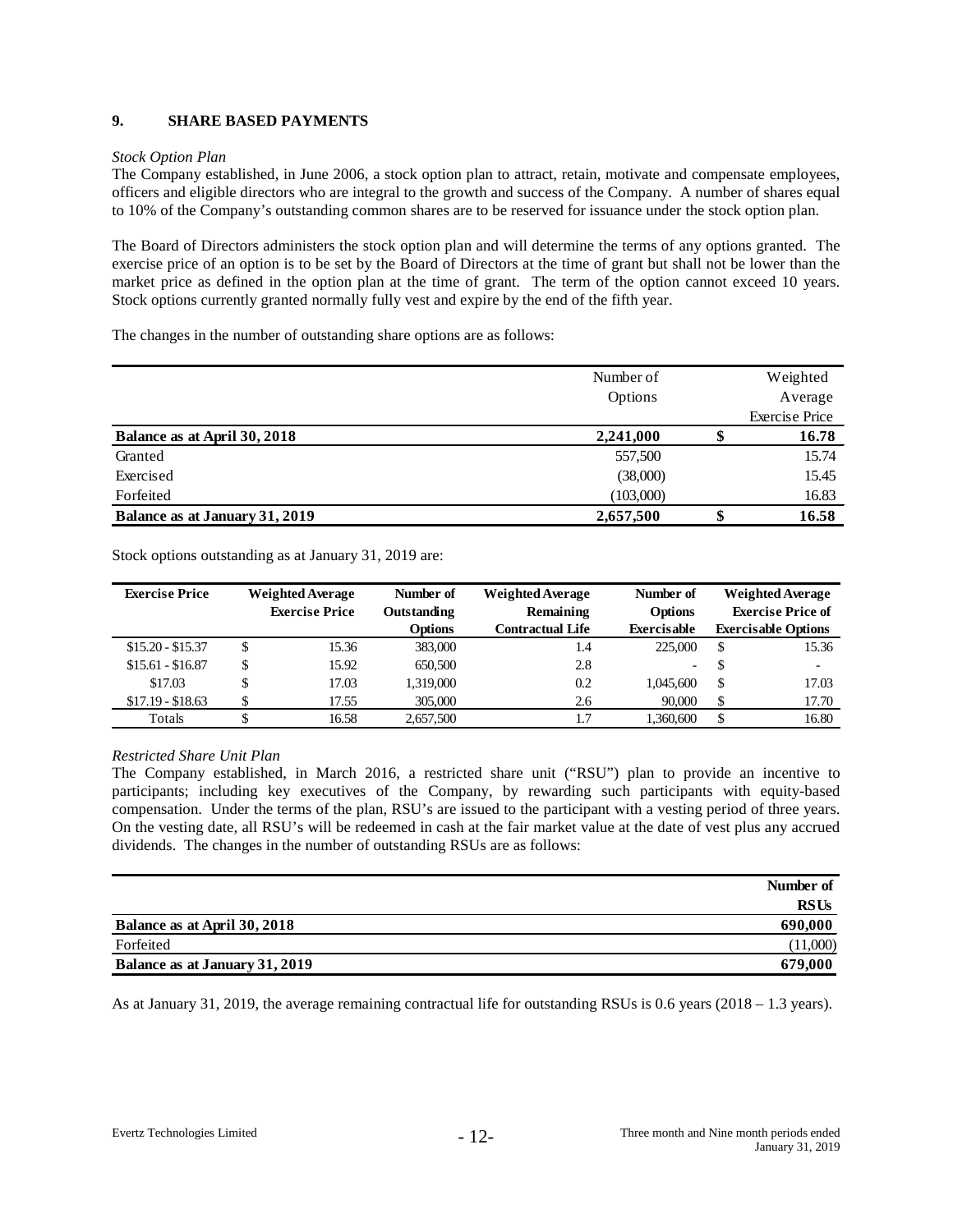#### *Note #9 continued …*

#### **Compensation expense**

#### *Stock Option Plan*

The share based compensation expense that has been charged against earnings over the nine month and three month periods is \$406 (2018 - \$618) and \$233 (2018 – \$220). Compensation expense on grants during the nine month and three month period was calculated using the Black-Scholes option pricing model with the following weighted average assumptions:

|                                        | Nine month period ended | Nine month period ended |
|----------------------------------------|-------------------------|-------------------------|
|                                        | <b>January 31, 2019</b> | <b>January 31, 2018</b> |
| Risk-free interest rate                | 2.12%                   | 1.28%                   |
| Dividend yield                         | 4.57%                   | 4.17%                   |
| Expected life                          | 5 years                 | 5 years                 |
| Expected volatility                    | 15%                     | 16%                     |
| Weighted average grant-date fair value | \$1.10                  | \$1.25                  |

Expected volatility is based on historical share price volatility over the past five years of the Company. Share based compensation expense was calculated using a weighted average forfeiture rate of 18% (2018 – 21%).

#### *Restricted Share Unit Plan*

The share based compensation expense that has been charged against earnings over the nine month and three month period is \$2,745 (2018 - \$2,755) and \$1,012 (2018 - \$17). Share based compensation expense was calculated using a weighted average forfeiture rate of 6% (2018 – 6%). As at January 31, 2019, the total liability included within trade and other payables is \$10,280 (2018 - \$6,432).

#### **10. SEGMENTED INFORMATION**

The Company reviewed its operations and determined that it operates a single reportable segment, the television broadcast equipment market. The single reportable operating segment derives its revenues from the sale of hardware and software solutions including related services, training and commissioning.

|                      |   | Three month period ended | January 31, |        |    | Nine month period ended<br>January 31, |  |         |
|----------------------|---|--------------------------|-------------|--------|----|----------------------------------------|--|---------|
| Revenue              |   | 2019                     |             | 2018   |    | 2019                                   |  | 2018    |
| <b>United States</b> | S | 76.938                   |             | 61.503 | \$ | 219,059                                |  | 184,920 |
| International        |   | 39.457                   |             | 29,838 |    | 102,100                                |  | 109,211 |
| Canada               |   | 4.547                    |             | 8.233  |    | 15.152                                 |  | 15,713  |
|                      |   | 120.942                  |             | 99.574 | \$ | 336.311                                |  | 309.844 |

|                      |   |                        | <b>January 31, 2018</b> |                        |  | April 30, 2018 |   |          |  |
|----------------------|---|------------------------|-------------------------|------------------------|--|----------------|---|----------|--|
|                      |   | <b>Property, Plant</b> |                         | <b>Property, Plant</b> |  |                |   |          |  |
|                      |   | and Equipment          |                         | Goodwill               |  | and Equipment  |   | Goodwill |  |
| <b>United States</b> | ◡ | 5,852                  |                         | 2,436                  |  | 5,297          | S | 367      |  |
| International        |   | 11,721                 |                         | 17.726                 |  | 10,250         |   | 17.801   |  |
| Canada               |   | 30.689                 |                         | -                      |  | 32,368         |   | -        |  |
|                      | Φ | 48.262                 |                         | 20.162                 |  | 47.915         |   | 18,168   |  |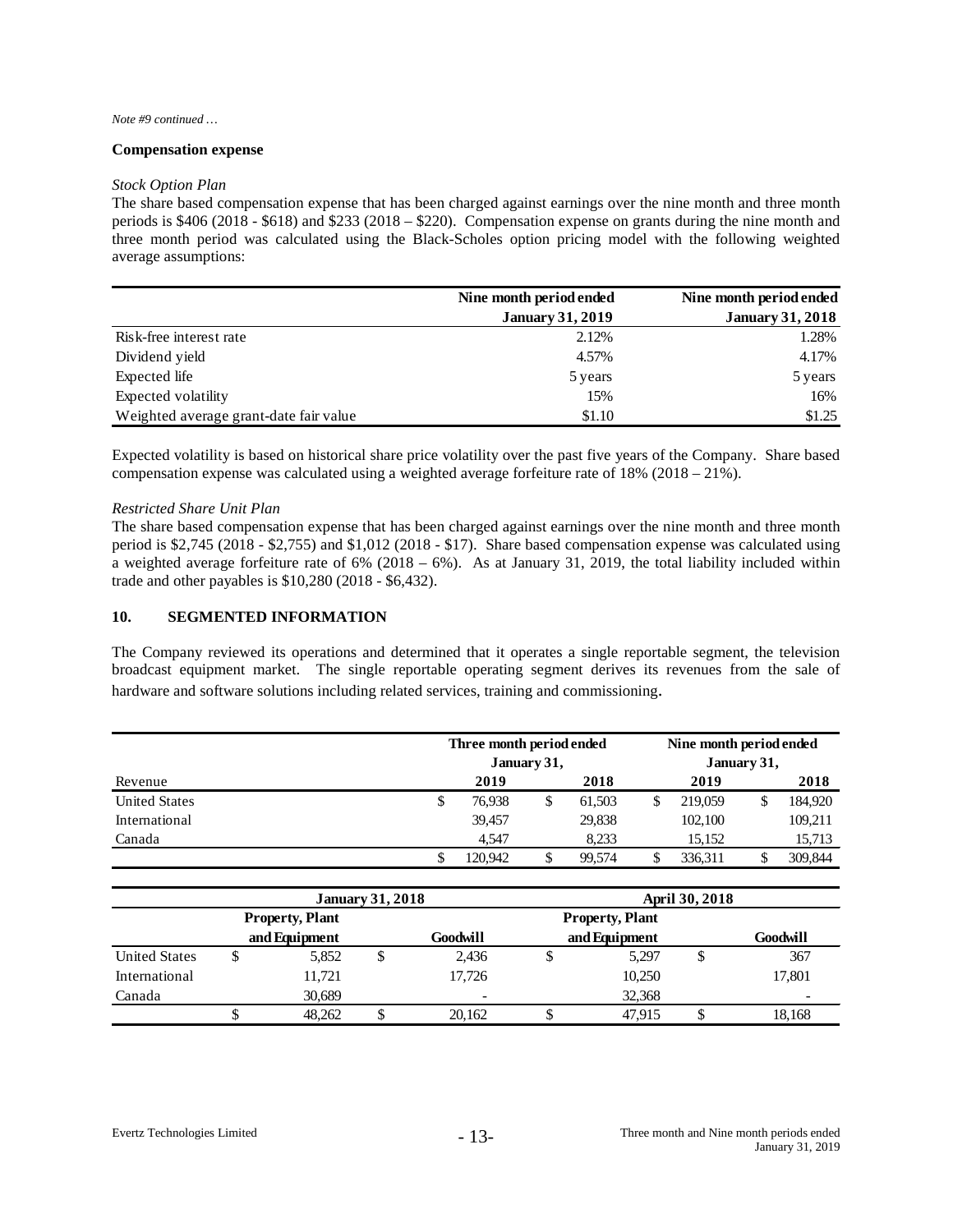# **11. REVENUE**

|                                                                              | Three month period ended<br>January 31, |         |  |        | Nine month period ended<br>January 31, |         |  |         |
|------------------------------------------------------------------------------|-----------------------------------------|---------|--|--------|----------------------------------------|---------|--|---------|
|                                                                              |                                         |         |  |        |                                        |         |  |         |
|                                                                              |                                         | 2019    |  | 2018   |                                        | 2019    |  | 2018    |
| Hardware, software including related services,<br>training and commissioning |                                         | 116.506 |  | 90.720 |                                        | 323,687 |  | 283,339 |
| Long term contract revenue                                                   |                                         | 4.436   |  | 8.854  |                                        | 12.624  |  | 26,505  |
|                                                                              |                                         | 120.942 |  | 99.574 |                                        | 336.311 |  | 309,844 |

# **12. RELATED PARTY TRANSACTIONS**

Balances and transactions between the Company and its subsidiaries, which are related parties of the Company, have been eliminated on consolidation and are not disclosed in this note. Details of transactions between the Company and other related parties are disclosed below.

#### *Related Party Transactions*

Two shareholders each indirectly hold a 16% interest in the Company's leased premises in Ontario. This lease was renewed on May 23, 2018 and expires in 2029 with a total of \$10,879 committed over the remaining term. During the nine and three month periods, rent paid for the leased principal premises amounted to \$664 (2018 – \$648) and \$221 (2018 - \$216) with no outstanding amounts due as at January 31, 2019.

The Company also leases property where two shareholders indirectly own 100% interest. This lease expires in 2021 with a total of \$679 committed over the remaining term. During the nine and three month periods, rent paid for the leased principal premises amounted to \$198 (2018 – \$198) and \$66 (2018 - \$66) with no outstanding amounts due as at January 31, 2019.

On December 1, 2008 the Company entered into a property lease agreement where two shareholders each indirectly hold a 20% interest in the Company's leased premises in Ontario. This lease was renewed on May 23, 2018 and expires in 2028 with a total of \$8,926 committed over the remaining term. During the nine and three month periods, rent paid for the leased principal premises amounted to  $$628$  (2018 –  $$627$ ) and \$210 (2018 - \$209) with no outstanding amounts due as at January 31, 2019.

On May 1, 2009 the Company entered into a property lease agreement where two shareholders each indirectly hold a 35% interest. This lease was renewed on May 23, 2018 and expires in 2029 with a total of \$5,556 committed over the remaining term. During the nine and three month periods, rent paid for the leased principal premises amounted to \$364 (2018 – \$364) and \$121 (2018 - \$121) with no outstanding amounts due as at January 31, 2019.

On December 15, 2013 the Company renewed a property lease agreement where a director indirectly owns 100% interest. The lease was renewed in May 2018 and expires in 2023 with a total of \$669 committed over the remaining term. During the nine and three month periods, rent paid for the leased principal premises amounted to \$107 (2018 – \$106) and \$36 (2018 - \$35) with no outstanding amounts due as at January 31, 2019.

On May 1, 2016 the Company entered into a property lease agreement where two shareholders each hold a 46.6% interest. This lease expires in 2026 with a total of 7,376 committed over the remaining term. During the nine and three month periods, rent paid for the leased principal premises amounted to \$736 (2018 – \$725) and \$245 (2018 - \$242) with no outstanding amounts due as at January 31, 2019.

On August 1, 2016 the Company entered into a property lease agreement where two shareholders indirectly own 100% interest. This lease expires in 2026 with a total of \$2,020 committed over the remaining term. During the nine and three month periods, rent paid for the leased principal premises amounted to \$187 (2018 – \$182) and \$63 (2018 - \$61) with no outstanding amounts due as at January 31, 2019.

These transactions were in the normal course of business and recorded at an exchange value established and agreed upon by related parties.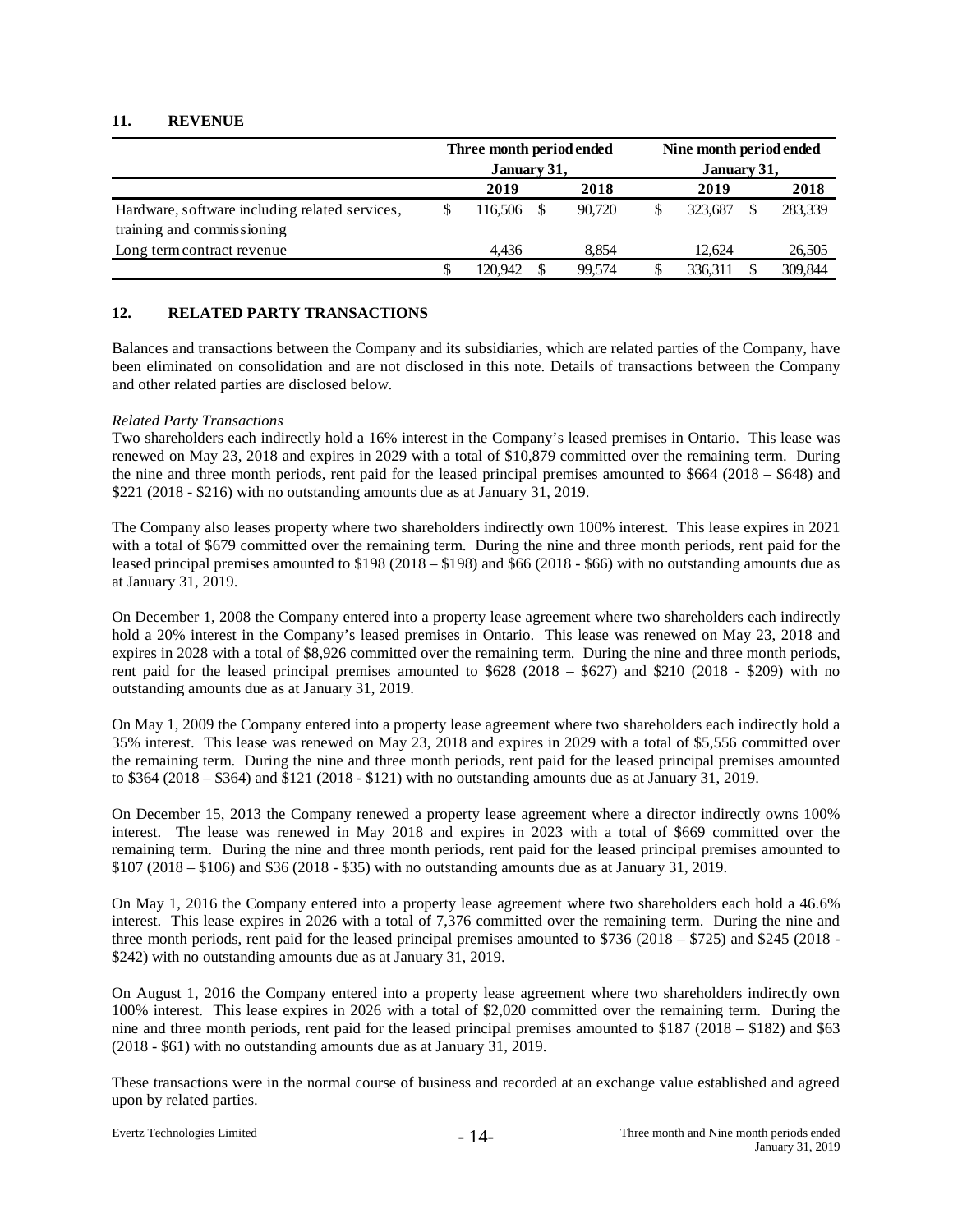### **13. EARNINGS PER SHARE**

|                                            | Three month period ended<br>January 31, |            | Nine month period ended<br>January 31, |              |  |
|--------------------------------------------|-----------------------------------------|------------|----------------------------------------|--------------|--|
|                                            | 2019                                    | 2018       | 2019                                   | 2018         |  |
| Weighted average common shares outstanding | 76,519,746                              | 76,338,379 | 76,505,007                             | 76, 123, 703 |  |
| Dilutive effect of stock options           | 8.974                                   | 164.514    | 14.378                                 | 162,801      |  |
| Diluted weighted average common shares     |                                         |            |                                        |              |  |
| outstanding                                | 76,528,720                              | 76,502,893 | 76,519,385                             | 76,286,504   |  |

The weighted average number of diluted common shares excludes 1,764,000 options because they were anti-dilutive during the period  $(2018 - 47,500)$ .

#### **14. BUSINESS ACQUISITIONS**

On November 1, 2018, the Company acquired 100% equity of Quintech Electronics and Communications, Inc. ("Quintech"), a privately held company headquartered in Indiana, Pennsylvania, USA, with world class RF solutions and products deployed in over 120 countries. The fair value of total consideration transferred upon acquisition includes cash considerations of \$6,635, net of \$23 in cash acquired. The purchase agreement also includes potential management fees based on future earnings before interest, taxes, depreciation and amortization ("EBITDA") of Quintech from November 1, 2018 through to December 31, 2020, potentially resulting in additional expenses of zero through to an undiscounted maximum of \$3,286, and will be expensed as incurred. The acquisition was accounted for under the acquisition method and its operating results have been included in these financial statements since the date of acquisition. Since the date of acquisition, a total of \$3,896 in revenue and \$594 in earnings were included within the consolidated statement of earnings. During fiscal 2019 the Company recognized \$186 of transaction costs in selling, administrative and general expenses relating to the transaction.

The preliminary allocation of the purchase price is based on management's estimate of the fair value of assets acquired and liabilities assumed. The allocation of the purchase price was as follows, and is subject to adjustment as additional information is evaluated by the Company:

| Trade and other receivables   | \$ | 1,734   |
|-------------------------------|----|---------|
| Inventories                   |    | 3,045   |
| Income tax receivable         |    |         |
| Trade and other payables      |    | (1,264) |
| Deferred revenue              |    | (11)    |
| Property, plant and equipment |    | 685     |
| Prepaid expenses              |    | 161     |
| Deferred tax liability        |    | 255     |
| Goodwill (not tax deductible) |    | 2,027   |
|                               | S  | 6,635   |

The Goodwill of \$2,027 arising from the acquisition consists largely of the expansion of the Company's product lines and potential customer base. Fair value of trade and other receivables is equivalent to gross receivables as no amount within receivables has been deemed uncollectable.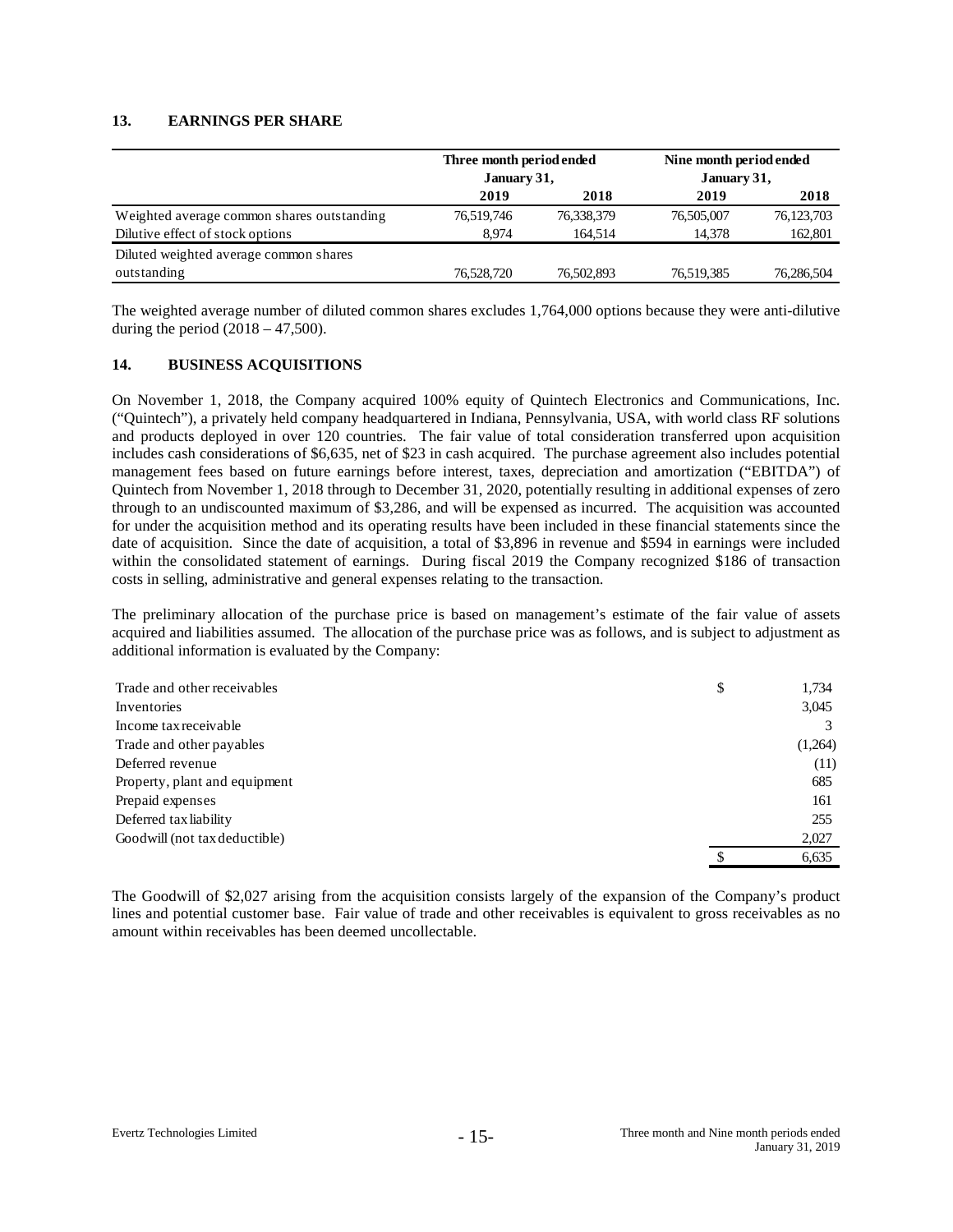# **15. EXPLANATION OF ADOPTION OF IFRS 15, REVENUE FROM CONTRACTS WITH CUSTOMERS AND IFRS 9, FINANCIAL INSTRUMENTS**

#### *Revenue*

IFRS 15, *Revenue from contracts with customers* ("IFRS 15") was issued by the IASB in May 2014 to replace IAS 11, *Construction Contracts* and IAS 18, *Revenue* and other interpretive guidance associated with revenue recognition. IFRS 15 provides a single, principles-based five-step model to be applied to all contracts with customers to determine how and when to recognize revenue. The five-step recognition model used to apply the standard includes; 1) identify the contract(s) with the customer; 2) identify the separate performance obligations in the contract; 3) determine the transaction price; 4) allocate the transaction price to separate performance obligations; and 5) recognize revenue when (or as) each performance obligation is satisfied. The Company has adopted IFRS 15, effective May 1, 2018, using the modified retrospective approach. Under this approach, the Company has recognized the cumulative effect of initially applying IFRS 15 as an adjustment to the opening balance of retained earnings as at May 1, 2018. Therefore, the comparative information has not been restated and continues to be reported under IAS 18 and IAS 11.

The details of the primary changes on adoption of IFRS 15 are set out below.

A. Software license arrangements:

Under the Company's previous revenue recognition policies, license revenue from term-based licenses was generally deferred and amortized on a ratable basis over the license term. Under IFRS 15, the Company has deemed certain licenses to be generally distinct from other performance obligations. Revenue allocated to the distinct license is recognized at the time that both the right-to-use the software has commenced for the term and the software has been made available to the customer. As a result of the change, the Company recognized a \$95 decrease in deferred revenue and a corresponding increase to retained earnings within shareholders equity effective May 1, 2018. The change did not have a significant impact on the three or nine month periods ending January 31, 2019.

B. Contract assets and costs to obtain a contract:

Under IFRS 15, certain incremental contract acquisition costs, such as sales commissions paid to employees or third parties, are to be recognized as an asset and amortized into operating expenses over time. The expense is recognized on a systematic basis that is consistent with the Company's transfer of the related goods or services to the customers. Under the Company's previous accounting policies, such costs were expensed as incurred. As a result of the change, the Company recognized a \$262 increase in contract assets and a corresponding increase to trade and other payables, effective May 1, 2018. The inclusion of sales commissions within the definition of contract costs did not have a significant impact on the three or nine month periods ending January 31, 2019.

For comparative purposes, as at April 30, 2018 contract assets of \$21,830 previously classified in trade and other receivables have been reclassified to contract assets.

The application of IFRS 15 has no impact on the Company's cash flows from operations or the methods and underlying economics through which it transacts with its customers.

# *Financial Instruments*

IFRS 9, *Financial instruments* ("IFRS 9") was issued by the IASB in July 2014 to replace IAS 39, *Financial Instruments: Recognition and Measurement* ("IAS 39"). Under IFRS 9, the loss allowance for trade receivables must be calculated using the expected lifetime credit loss and recorded at the time of initial recognition. A portion of the Company's trade receivables required an incremental loss allowance in order to comply with the requirements of IFRS 9. As a result, the Company recognized a \$116 decrease in accounts receivable and a corresponding decrease to retained earnings within shareholders equity effective May 1, 2018. In addition, the expected loss allowance using the lifetime credit loss approach is applied to contract assets under IFRS 15. The new impairment model under IFRS 9 did not have a significant impact on the three or six month periods ended January 31, 2019.